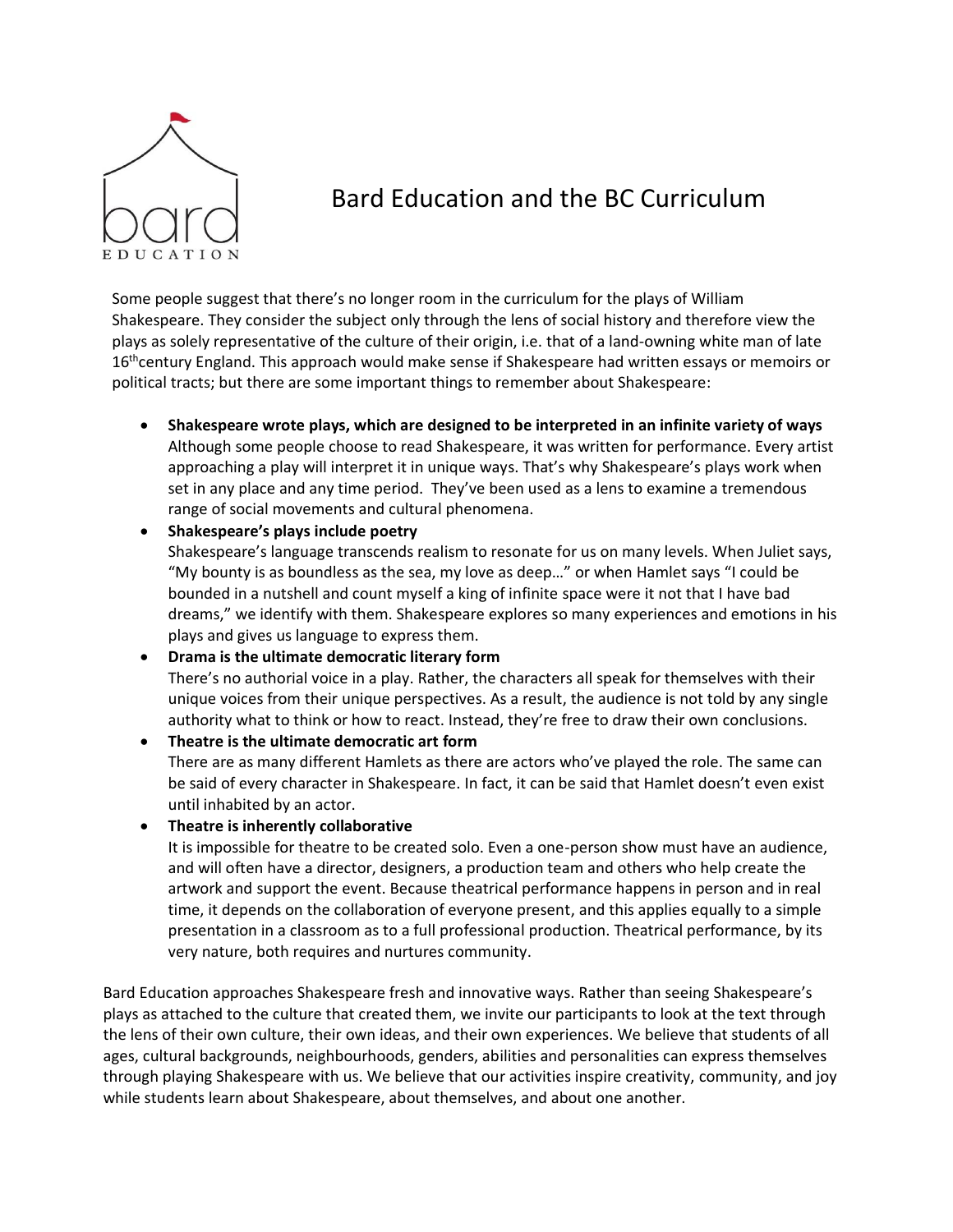## Bard Education and the Core Competencies:



**Critical Thinking**

Theatre is all about communication. From the most basic warm-up game to the most detailed exploration of the most complicated speeches, the activities of all Bard Education programs work from a foundation of developing and practicing effective speaking and listening skills.

Students immersed in the exploration of Shakespeare's text are presented with the complex practical, ethical, and moral dilemmas of the characters. Bard Education activities include ample opportunity to both experience and discuss them, supporting the development of **critical thinking**. Further, our theatrical approach to this exploration challenges students' **creative thinking**, as they decide how they wish to interpret their text and stage their scenes.



**Personal & Social**

Bard Education's approach to Shakespeare is inherently both personal and social. Our practices encourage personal connections to the language, supporting **personal identity**. We encourage students to imagine the story in different cultural contexts and eras, supporting **cultural identity.** Our activities involve cooperation, collaboration, and ensemble-building, supporting **personal awareness and responsibility**. Shakespeare's plays raise important questions about society, supporting **social responsibility.**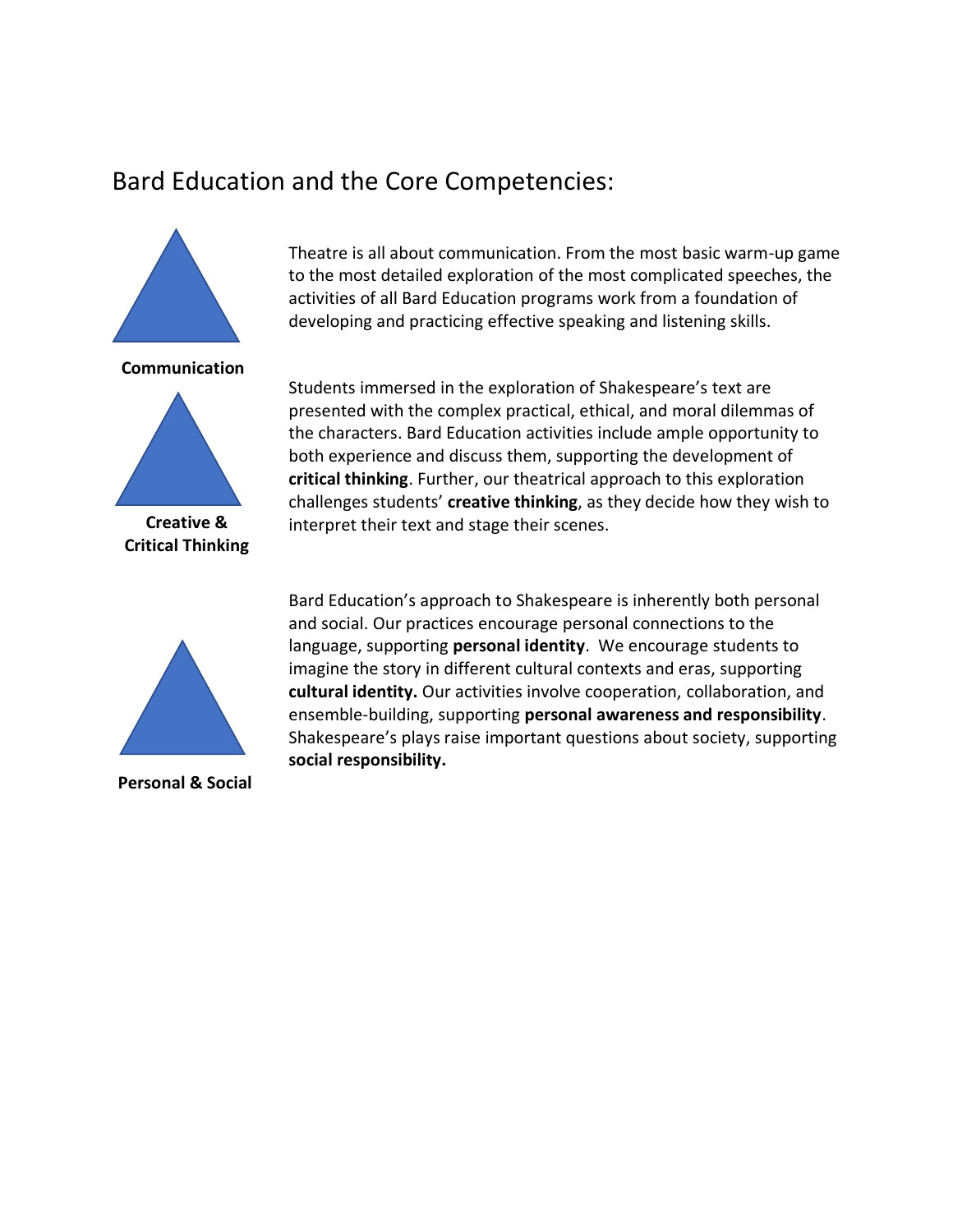## English Language Arts: Big Ideas

**Language and text can be a source of creativity and joy**

Bard Education's approach to playing Shakespeare is the embodiment of this idea. Getting away from desks and exploring Shakespeare's language as actors engages students physically, imaginatively, and emotionally, as well as intellectually. Playing Shakespeare in a non-judgmental atmosphere nurtures students' creativity and sparks joy in exploring text and making discoveries.

**Exploring stories and other texts helps us understand ourselves and make connections to others and to the world.**

Shakespeare's stories are uniquely flexible in terms of their context, a fact evidenced by centuries of re-interpretation in myriad languages and cultures. Approaching the text as actors, students experience the character's thoughts and feelings from their own perspective, thereby reflecting on their own thoughts and feelings. They further engage directly with one another, as those different perspectives come together in the context of a scene or in discussion.

**Texts can be understood from different perspectives.**

Drama is the ultimate democratic literary form: there is no authorial voice or single narrative perspective. Rather, the individual characters all speak for themselves. Further, theatre is the ultimate democratic art form: a character doesn't really exist without an actor's embodiment. Every actor will bring a unique perspective to a character, and that includes the students exploring the characters' text in a classroom.

**Using Language in creative and playful ways helps us understand how language works.**

 Bard Education's approach to Shakespeare's language is inherently creative and playful. Over more than a decade, we've developed games, activities and exercises that make Shakespeare's language more accessible to students, while honouring its extraordinary intricacies. Students have fun while mastering complex text, providing an effective path to understanding.

**Questioning what we hear, read, and view contributes to our ability to be educated and engaged citizens.**

The games, activities, and exercises used by Bard Education are interspersed with regular opportunities to reflect and discuss. Throughout the process, students are encouraged to have their own ideas and interpretations, while honouring the ideas and interpretations of others. A guiding principle of Bard Education is that Shakespeare's plays don't tell us how to think; they rather ask us to reflect on what we think.